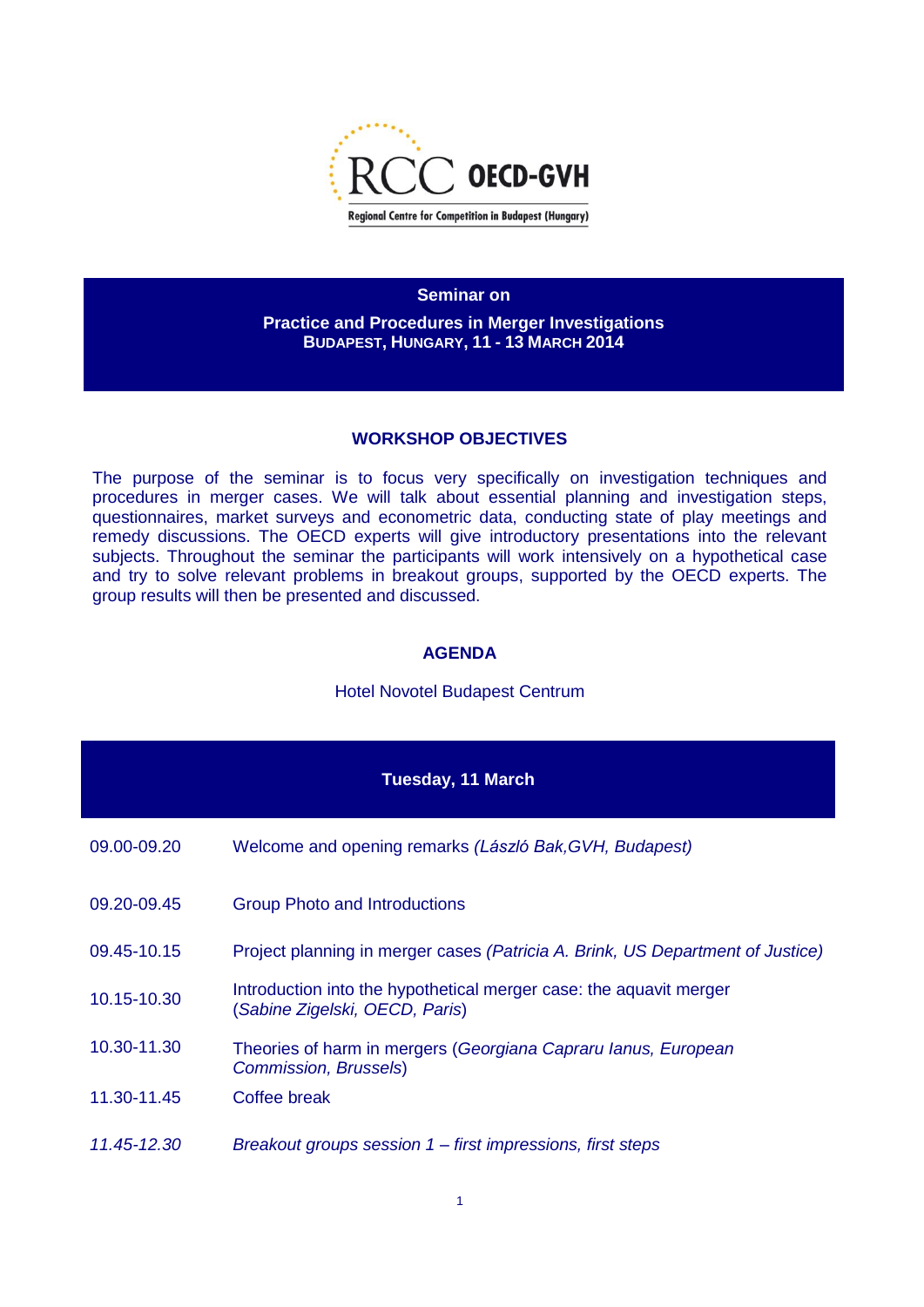| 12.30-12.50 | Presentation of the breakout group results                           |
|-------------|----------------------------------------------------------------------|
| 12.50-14.00 | Lunch in the hotel restaurant                                        |
| 14.00-14.30 | Breakout groups session 2 – information request to notifying parties |
| 14.30-14.50 | Presentation of the breakout group results                           |
| 14.50-15.50 | Requests for information (Elke Zeise, Bundeskartellamt, Bonn)        |
| 15.50-16.05 | Coffee break                                                         |
| 16.05-17.15 | Breakout groups session 3 – review of a questionnaire                |
|             |                                                                      |

**18.30 Meet at the hotel reception, transfer to the welcome dinner** 

## **Wednesday, 12 March**

| 09.30-10.30 | Economic evidence in merger analysis (Boris Martinovic, GVH, Budapest) |
|-------------|------------------------------------------------------------------------|
|             |                                                                        |

- 10.30-10.45 Introduction into the economics of the hypothetical (*Sabine Zigelski, OECD, Paris*)
- 10.45-11.00 Coffee break
- *11.00-11.45 Breakout groups session 4 – evaluation of economic study*
- *11.45-12.15 Presentation of breakout group results*
- 12.15-12.30 Results of the investigations in the hypothetical case (*Sabine Zigelski, OECD, Paris*)
- 12.30-14.00 Lunch in the hotel restaurant
- *14.00-14.45 Breakout groups session 5 – preliminary internal decision making*
- *14.45-15.05 Role play – internal decision making meeting*